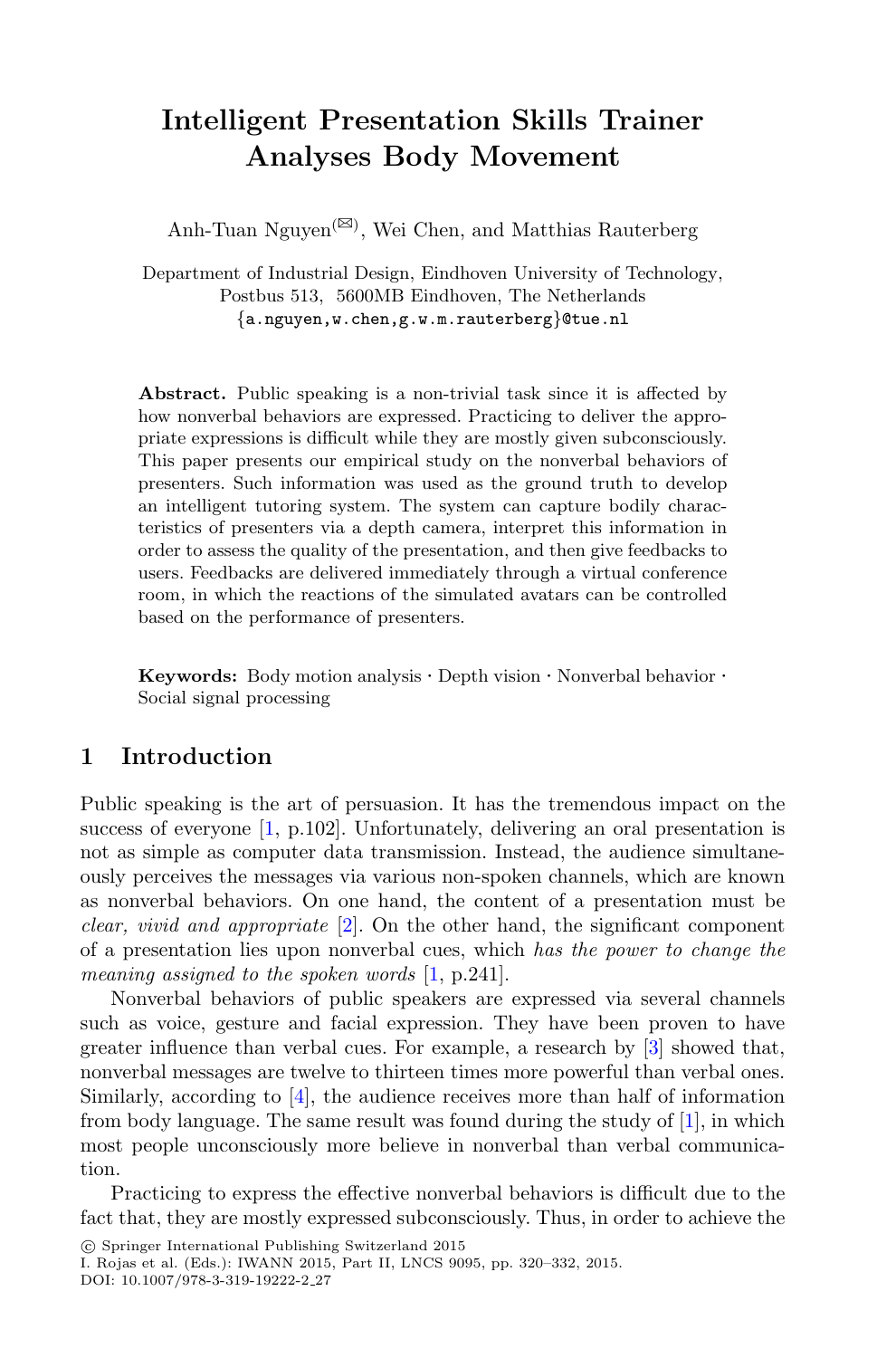positive learning results, learners must be provided with the appropriate feedbacks from skilled experts, which in most cases might be expensive to achieve. In parallel, the role of nonverbal behaviors in computing is becoming increasingly recognized by the development of the emerging fields, such as social signal processing [\[5\]](#page-11-4) and affective computing [\[6](#page-11-5)]. Therefore, computers have been equipped with the abilities to decode the complexity of humans non-spoken channels.

In the literature, there are several approaches toward the automatic recognition of nonverbal cues from presenters, such as  $[7-10]$  $[7-10]$ . These approaches analyze some vocal and visual channels of presenters, thus can provide them with the information about their performance. For example, the system in [\[10\]](#page-12-0) was built solely on vocal cues, by analyzing the physical characteristics of voice such as pitch or tempo. It was similar to the approach of [\[9](#page-11-7)], which was originated from a vocal emotion detection module. The authors applied the support vector machine [\[11\]](#page-12-1) to analyze one presentation based on a set of 6 qualities and achieved the accuracy of 81%. The approach introduced in [\[7](#page-11-6)] might be the simplest. By relying on the importance of pitch variance in oral presentations, the system measured the changes in vocal pitch, and then give visual feedbacks to promote pitch variation.

On the other hand, there are three systems that include visual cues in the analysis. In [\[8](#page-11-8)], the authors added face position and orientation as the approximation of eye contact, together with utterance, pitch, filled pauses and speaking rate. In contrast, [\[12](#page-12-2)] introduced the method that only based on visual information. Similar to [\[8\]](#page-11-8), face orientation was used as an indication for eye contact. The authors tracked the trajectories of global body movement and head position. This information helped their system to rank the performance of the whole presentation using the RankBoost algorithm [\[13\]](#page-12-3), achieved promising results. However, they did not consider the complexity of body parts. To the best of our knowledge, the system that was presented in [\[14](#page-12-4)] is the only one that included the configurations of single body parts.

The common drawback of most existing systems is that, they were not implemented based on empirical research of nonverbal behaviors. Moreover, although most of them provided mechanisms to deliver feedbacks to the presenters (except [\[9](#page-11-7)]), the forms of feedbacks are rather simple. They are text/images [\[8\]](#page-11-8), sound [\[10](#page-12-0)] or lightning [\[7](#page-11-6)]. These methods can only provide users with solely assessment information, without concerning the entertaining aspect of the system, which might be valuable for educational purposes.

This paper presents our progress in developing a tutoring system for public speaking, which assesses presentations based solely on the visual behaviors of presenters. Firstly, an empirical study was performed in order to investigate on the nonverbal cues that impact a presentation, serving as the ground truth. Next, a Microsoft Kinect was implemented for capturing skeletal representations of the presenters' body as input data for the analysis. The recognition process can detect if the behaviors appeared in real-time. Multi-class support vector machine was used to classify the quality of presentations into a four-degree scale with the recognition rate of 73.9% on a training/test database that includes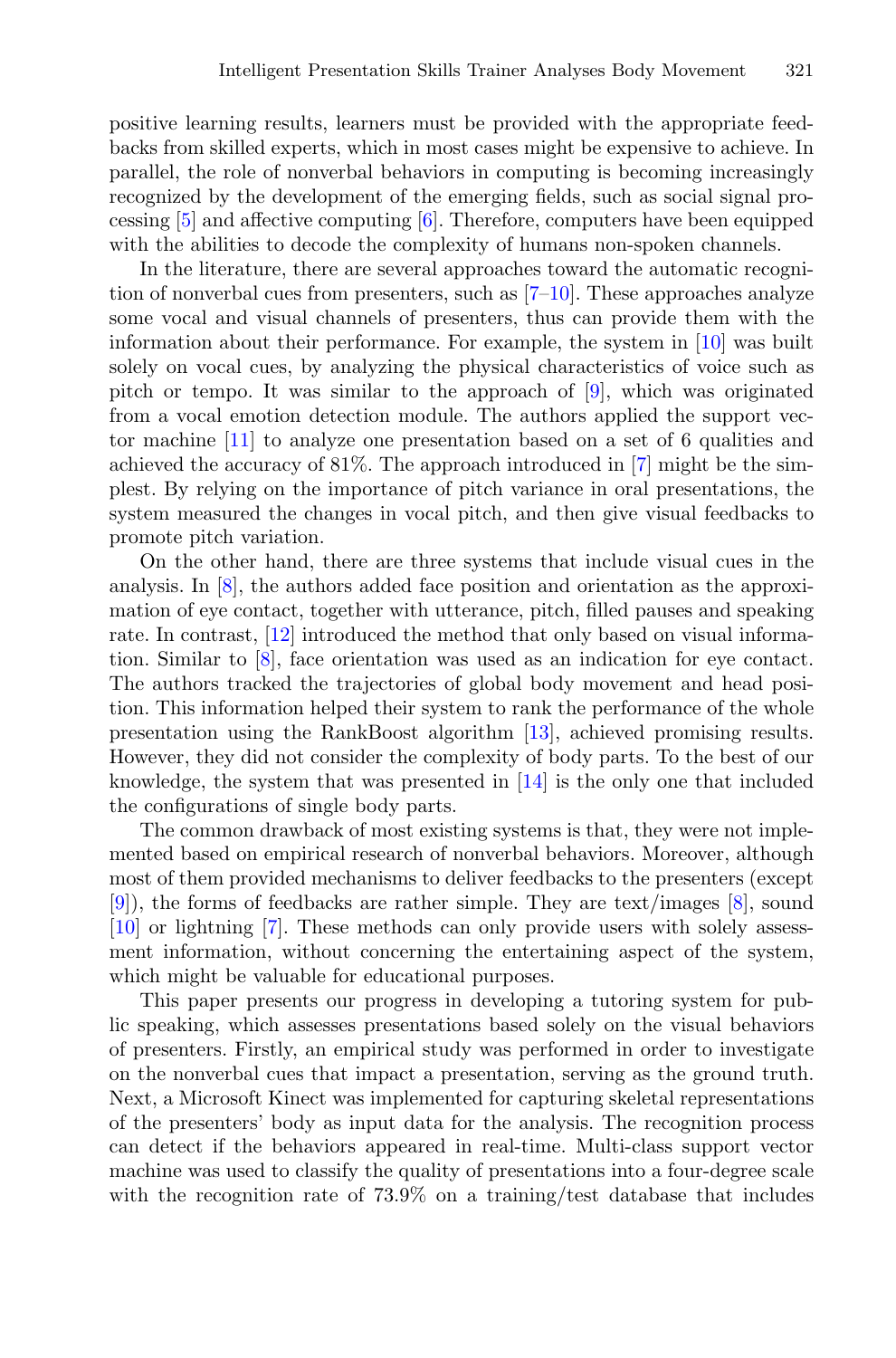76 presentations. For the feedback, the system allows presenters to review their presentation, together with the analysis results. In parallel, we developed a simulated conference room as the real-time feedback mechanism.

In the next section, we will explain our empirical results from the recorded presentations. The current development status will be introduced afterward. The last section is for conclusions and future works.

## **2 Nonverbal Behaviour of Presenters**

In order to gather the ground truth as the guidance for our system, an observation was performed. We collected data from a training class about public speaking skills for postgraduate students. Learners were asked to give short presentations (about one minute) in front of the audience, which includes about ten other learners and one or two coaches. The content of the presentations was freely chosen by the presenters. In fact, all presenters chose to talk about their own research, in the ways that it can be understood by all of the audience that might came from the different fields. After each presentation, the audience gave feedbacks and suggestions on how the presentation should be improved, in terms of nonverbal expressions. We set up a regular camera to record the presentations. In parallel, a Microsoft Kinect was used to capture the wholebody movement for our further signal processing, as well as behavioral studies (Figure [1\)](#page-4-0). Data from Kinect was stored as the \*.ONI files using the OpenNI SDK (http://www.openni.org/). Finally, after removed the unsatisfied videos (e.g. presenters moved out of the camera range), 39 presentations of 11 presenters (four females, seven males) were collected.

Regular videos were used for behavioral analysis. This task was done through the collaboration with an expert in public speaking. The role of the expert was to review the recorded videos, and then specifying the nonverbal cues that affected the performance of the speakers, together with the durations that they appeared. Thus, for each video, a set of behaviors was created. We collected the nonverbal cues and then annotated their appearance using the commercial software Noldus Observer XT [\[15\]](#page-12-5). Behaviors were categorized into either *State event* if their duration is necessary to be studied, or *Point event* otherwise. The software provided us with the statistical analysis on the appearance of these behaviors, including the number of presentations that contain the behaviors, the rate that they appeared (point events) and the percentage of time that they accounted for (Table [1\)](#page-3-0).

The observed behaviors can be separated based on the nonverbal channels that they were generated: (1) Posture (the static configuration of body), (2) Voice (concerning the paralinguistic characteristics), (3) Eye contact, (4) Facial Expression, (5) Globe body movement, (6) Hand gesture. This method of categorization is similar to the literature of public speaking skills [\[2](#page-11-1)]. Due to the limited amount of space, we could not describe all of the observed behaviors in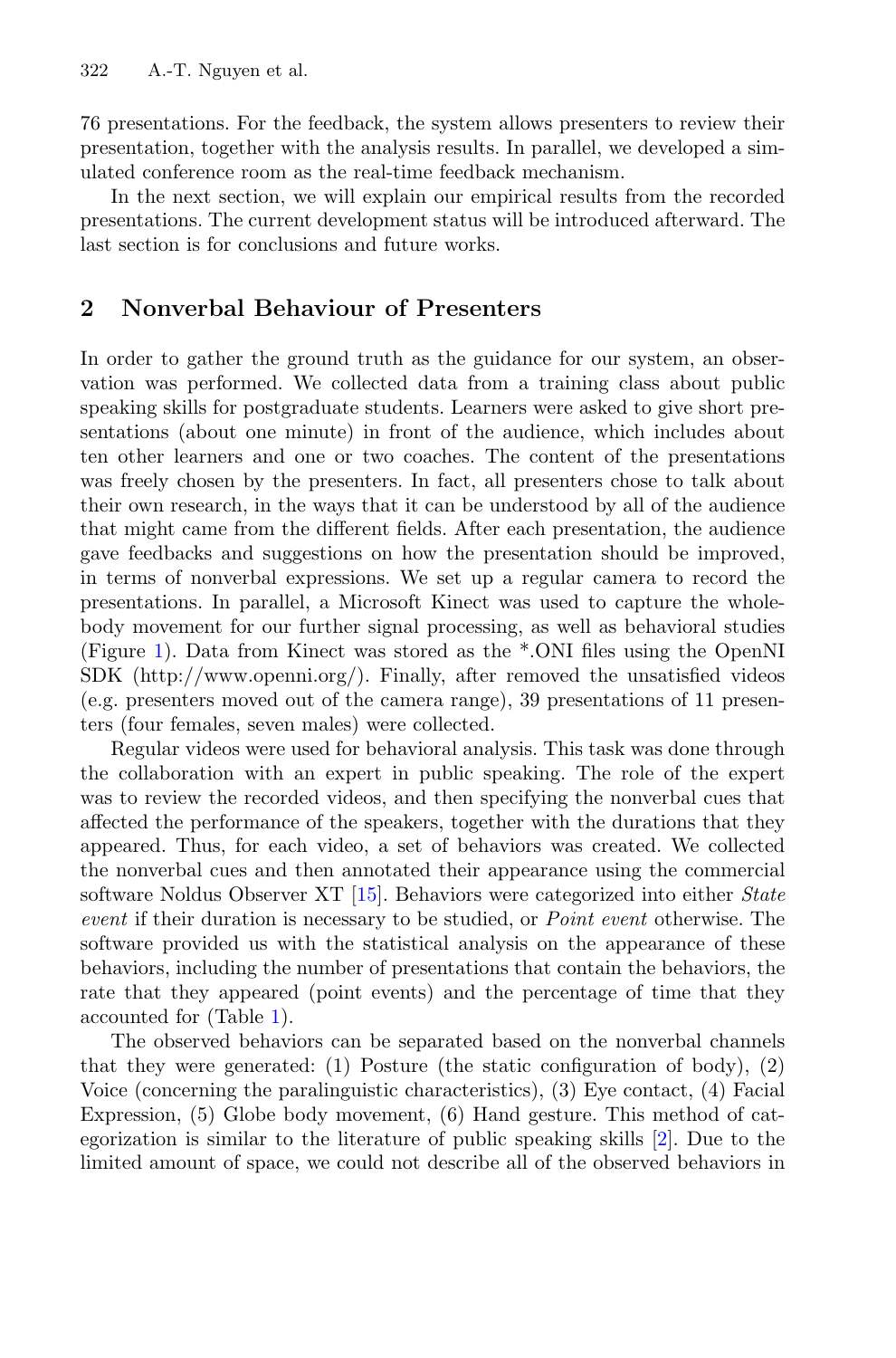|                         |                                        | Event       |    | Rate of occurrences |             | Percentage during observation  |             |             |                           |
|-------------------------|----------------------------------------|-------------|----|---------------------|-------------|--------------------------------|-------------|-------------|---------------------------|
| $#$ Behaviors           |                                        | Type No.    |    |                     |             | (times/minute)                 |             |             | of the occurrences $(\%)$ |
|                         |                                        | (S/P)       |    | М                   | $_{\rm SD}$ | Range                          | М           | SD          | Range                     |
| Postural behaviors      |                                        |             |    |                     |             |                                |             |             |                           |
| 1                       | (-) Shoulders too tight                | S           | 19 |                     |             |                                |             | 60.94 23.80 | $12.67 - 98.50$           |
| $\overline{2}$          | (-) Legs closed                        | S           | 12 |                     |             |                                |             | 73.02 36.44 | $5.15 - 100$              |
| 3                       | $(-)$ Legs too stretch                 | S           | 3  |                     |             |                                |             | 61.42 11.33 | $19.18 - 100$             |
| 4                       | (-) Weight in one foot                 | S           | 20 |                     |             |                                |             | 65.42 28.69 | $5.20 - 100$              |
| 5                       | $(-)$ Chin too high                    | S           | 14 |                     |             |                                | 64.94 23.80 |             | $12.67 - 98.50$           |
| 6                       | (-) Hands in pockets                   | S           | 3  |                     |             |                                | 11.85 4.89  |             | $12.76 - 96.20$           |
| 7                       | $(+)$ Lean forward                     | S           | 19 |                     |             |                                |             | 32.50 28.66 | $3.70 - 82.78$            |
| 8                       | (-) Lean backward                      | S           | 17 |                     |             |                                |             | 62.80 28.07 | 12.73 - 96.20             |
|                         | Vocal behaviors                        |             |    |                     |             |                                |             |             |                           |
| 9                       | (-) Speak too fast                     | S           | 19 |                     |             |                                |             | 45.88 36.55 | 7.32 - 100                |
|                         | $10$ (-) Start too fast                | Ρ           | 18 |                     |             |                                |             |             |                           |
|                         | 11 (-) Energy decreases at the         | P           | 23 |                     |             | $2.88$ 1.77 0.53 - 6.31        |             |             |                           |
| end                     |                                        |             |    |                     |             |                                |             |             |                           |
|                         | $12 (+)$ Vocal emphasis                | Ρ           | 33 |                     |             | $5.51$ $4.51$ $0.59$ - $17.50$ |             |             |                           |
|                         | $13 (+)$ Suitable pause                | Ρ           | 33 |                     |             | $4.63$ $3.16$ $0.53$ - $12.5$  |             |             |                           |
|                         | 14 (-) Unsuitable pause                | P           | 20 |                     |             | $1.73$ $1.14$ $0.53$ - $5.19$  |             |             |                           |
|                         | $15$ (-) Monotone                      | S           | 20 |                     |             |                                |             | 92.49 13.08 | $56.29 - 100$             |
| $16$ (-) Fillers        |                                        | P           | 34 |                     |             | 5.17 4.22 1.44 - 19.03         |             |             |                           |
|                         | 17 (-) Stuttering                      | $\mathbf P$ | 12 |                     |             | $1.72$ $0.83$ $0.53$ - $3.42$  |             |             |                           |
|                         | Behaviors of eye contact               |             |    |                     |             |                                |             |             |                           |
|                         | $18 (+)$ Make eye contact              | S           | 39 |                     |             |                                | 93.81 8.24  |             | $75.00 - 100$             |
|                         | 19 (-) Contact avoidance               | S           | 28 |                     |             |                                | 9.98        | 8.47        | $1.12 - 25.00$            |
| 19.1                    | $(-)$ Look up to ceiling               | S           | 14 |                     |             |                                | 4.23        | 2.95        | $1.12 - 9.61$             |
| 19.2                    | (-) Look down to floor                 | S           | 19 |                     |             |                                | 7.67        | 4.67        | $2.84 - 14.17$            |
| 19.3                    | (-) Look at hands                      | S           | 11 |                     |             |                                | 10.24 3.15  |             | $4.40 - 13.15$            |
|                         | Behaviors related to facial expression |             |    |                     |             |                                |             |             |                           |
|                         | $20 (+)$ Facial mimicry                | S           | 30 |                     |             |                                |             | 39.31 25.97 | $4.50 - 91.81$            |
| $21 (+)$ Smile          |                                        | S           | 22 |                     |             |                                |             | 13.62 11.54 | $3.54 - 41.08$            |
|                         | $22$ (-) Flat face                     | S           | 8  |                     |             |                                |             | 80.61 24.16 | $40.41 - 100$             |
|                         | Behaviors related to whole body        |             |    | movement            |             |                                |             |             |                           |
|                         | 23 (-) Too much movement               | Ρ           | 11 |                     |             |                                |             | 42.21 25.87 | $4.68 - 89.32$            |
|                         | 24 (-) Too little movement             | Ρ           | 23 |                     |             |                                | 50.62 29.21 |             | $10.05 - 100$             |
|                         | 25 (-) Step backward                   | $\mathbf P$ | 31 |                     |             | $1.83$ $1.27$ $0.36$ - $4.36$  |             |             |                           |
|                         | $26 (+)$ Step forward                  | Ρ           | 34 |                     |             | $2.06$ 1.04 0.59 - 4.61        |             |             |                           |
|                         | Behaviors related to hand gesture      |             |    |                     |             |                                |             |             |                           |
|                         | Amount of hand gesture                 |             |    |                     |             |                                |             |             |                           |
|                         | 27 Hand gesture occur                  | Ρ           | 38 |                     |             | 16.83 7.15 0.93 - 28.42        |             |             |                           |
|                         | 28 (-) Too little gestures             | S           | 20 |                     |             |                                |             | 69.55 34.64 | $17.21 - 100$             |
|                         | 29 (-) Too much gestures               | S           | 10 |                     |             |                                |             | 61.49 31.82 | 27.34 - 96.10             |
| Quality of hand gesture |                                        |             |    |                     |             |                                |             |             |                           |
|                         | 30 (-) Bounded gestures                | Ρ           | 30 |                     |             | $6.75$ $5.33$ $1.00$ - $19.77$ |             |             |                           |
|                         | $31 (+)$ Relaxed gestures              | Ρ           | 29 |                     |             | 7.41 4.95 1.15 - 15.79         |             |             |                           |
|                         | 32 (-) Casual gestures                 | Ρ           | 10 |                     |             | $5.16$ $3.14$ $1.56$ - $10.28$ |             |             |                           |
|                         | 33 (-) Uncompleted gestures            | Ρ           | 27 |                     |             | $3.23$ $2.78$ $0.93$ - $10.27$ |             |             |                           |
|                         | 34 (+) Gestural emphasis               | Ρ           | 20 |                     |             | $4.43$ $4.05$ $0.36$ - $11.99$ |             |             |                           |
|                         | 35 (-) Repeated gestures               | $\mathbf P$ | 31 |                     |             | $6.57$ 2.49 $1.09$ - 12.31     |             |             |                           |

<span id="page-3-0"></span>**Table 1.** The list of observed nonverbal cues

detail in this section. Only the behaviors that support our current development will be further explained in the next section. On the other hand, although we aimed to observe all of the available nonverbal cues, the contributions of each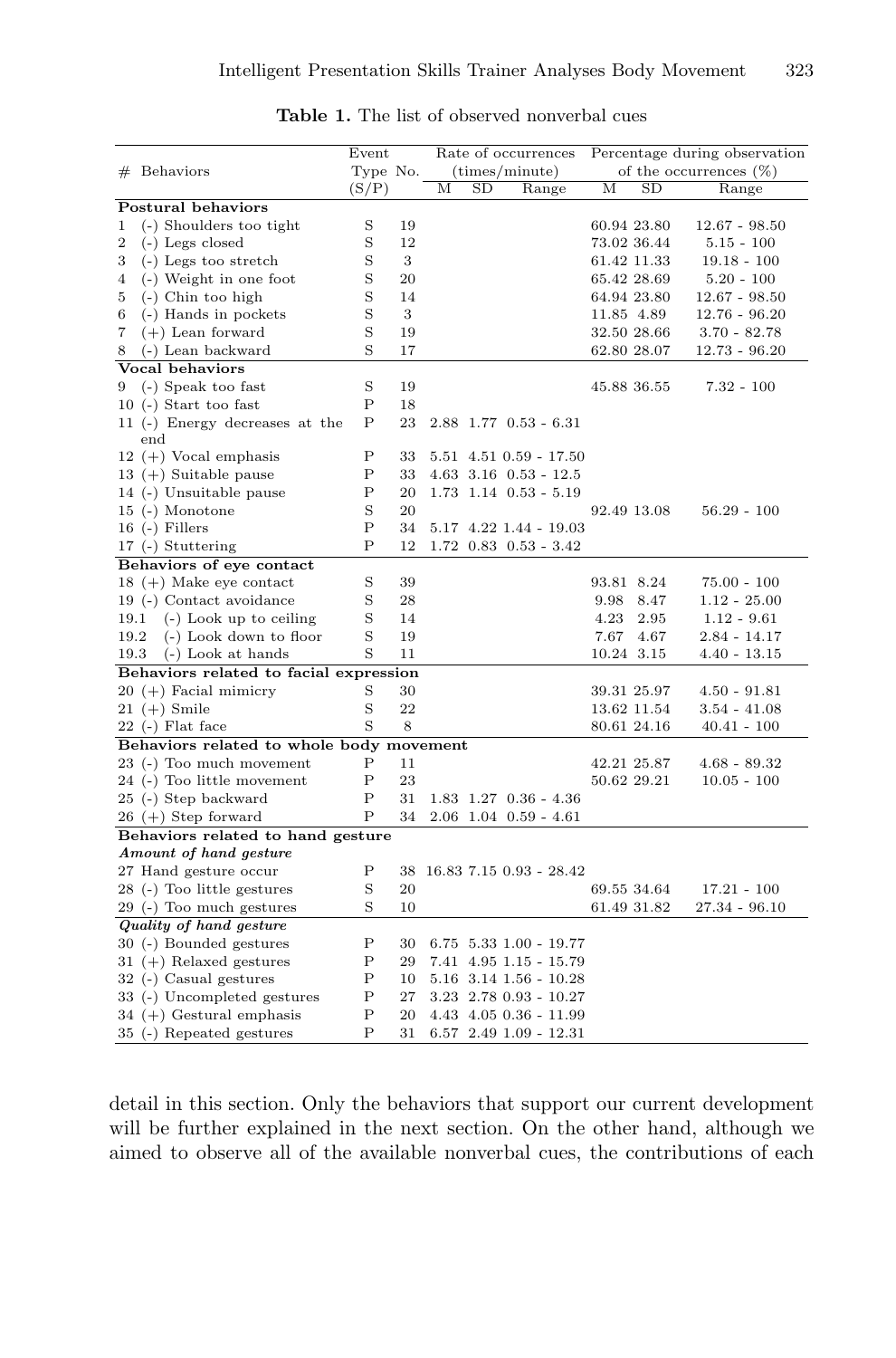

**Fig. 1.** Two samples from the database, with the color images (top row) and the skeletal representations of presenters' bodies, which were extracted and stored using Microsoft Kinect and the OpenNI SDK (bottom row)

<span id="page-4-0"></span>individual to the success of a presentation are unequal. From our observation, as well as advices from the expert, the following aspects are the most important:

- *Eye Contact*: Similar to social interaction, maintaining good eye contact is the first thing the presenters must keep in mind. It initiates and strengthens the connection between them and the audience  $(\#18, 19 \text{ in Table 1})$ . It might have the first and foremost influence to the performance of a presentation, as well as regular communications [\[16\]](#page-12-6).
- *Amount of energy*: This aspect concerns the dynamic characteristics of a presentation, thus can reflect the internal state of the presenters. It has impact in most behaviors that we have found (except posture as the static channel). For example, the amount of whole body movement  $(\#23, 24)$ , the amount of hand gesture  $(\#28, 29)$ , vocal behaviors (partly via tempo, emphases) and most features of hand gesture.
- *Variety*: The presentations with strong variations significantly increase the attention of the audience. Lacking variation results in monotone  $(\#15)$ , flat face  $(\#22)$ , and hand gesture repeated  $(\#35)$ . In fact, variety can be separated as one single measurement to analyze a presentation. It takes the role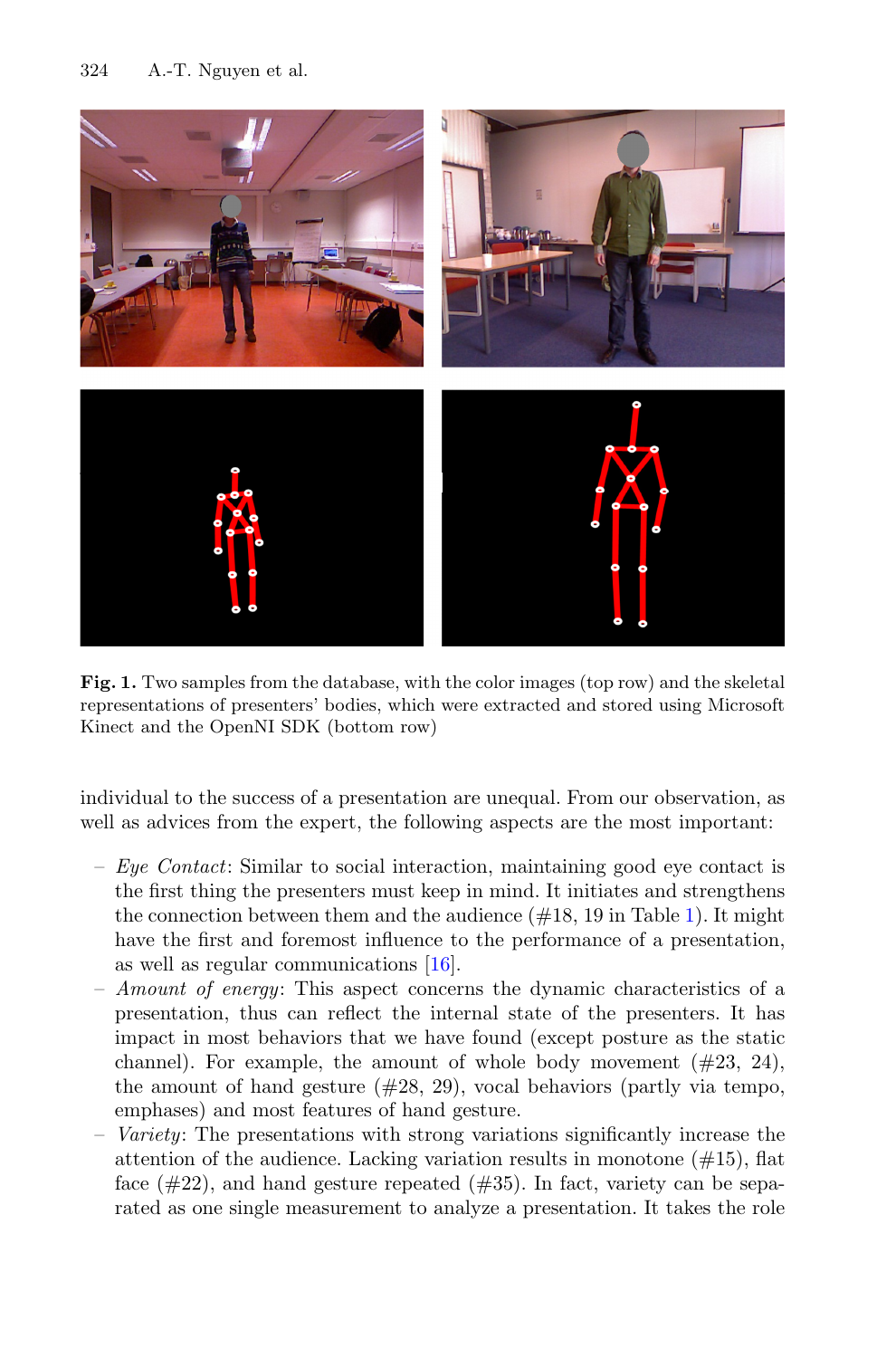as rhythm in music. Even a beautiful piece of music, without changes in rhythm will steadily lose attention from the audience.

### **3 Automatic Feedback System**

In order to support presenters with an effective solution that can help them self-practice even at home, we aimed to implement the system with the following functions: (1)Automatic analyzes presenters performance; (2)Provides immediate feedback during the presentation; (3)Provides overall analysis about the whole presentation; (4)Lets users review their performance together with the analyzed results, thus allows them to keep track of their practicing progress. In order to achieve these purposes, we set up a Microsoft Kinect to extract body's skeletal representation as input for the analysis task. In parallel, a regular camera or webcam is positioned to simulate the audiences point of view. The automatic analysis, as well as recording is processed in real-time using a regular PC. The result is visualized on the PC or an external screen/projector (Figure 2). Users also have the chance to review their presentations, together with in-depth analysis about nonverbal cues in the end.



**Fig. 2.** Setup of the system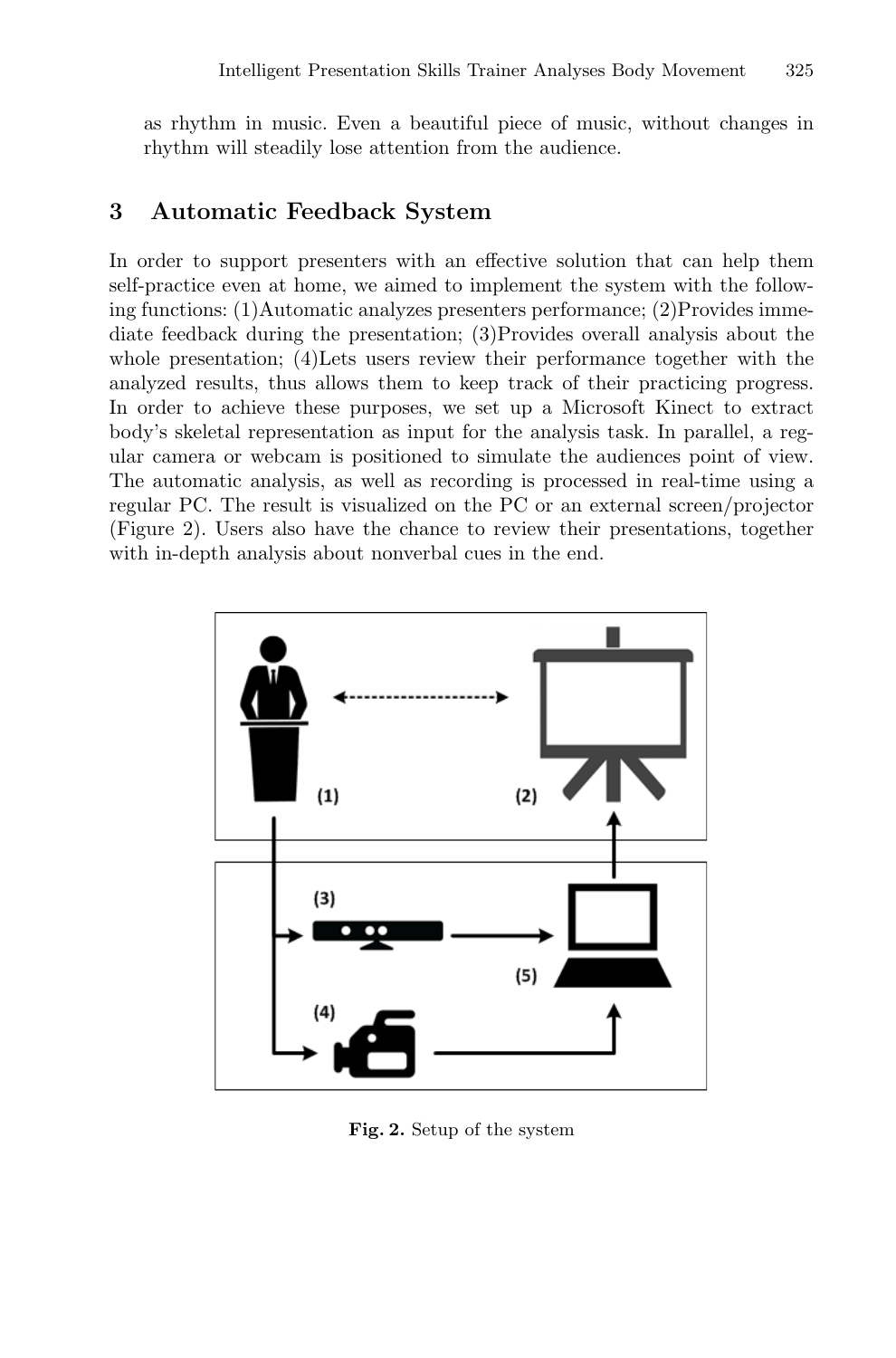#### **3.1 Recognition of Nonverbal Cues**

In order to implement a system that mostly takes visual nonverbal channels into account, together with conclusions from our observation, we currently focused on the four aspects: (1)Eye contact; (2)Posture; (3)Gesture; (4)Whole body movement. For each aspect, several related behaviors were recognized, using solely data captured from the Kinect device. They are listed as follows, readers can refer to Table [1](#page-3-0) to link to the behavior associated to each number:

- Eye Contact: #18, 19.
- $-$  Posture:  $\#2, 3, 4, 7, 8$ .
- Gesture: #28, 29.
- Movement: #23, 24, 25, 26.

In the next subsections, we will explain the algorithms that were employed to detect these behaviors.

**Eye Contact.** Eye contact has significant impact on the creation and maintenance the connection between a presenter and the audience. Unfortunately, one common mistake was found in our observation is *eye contact avoidance*, which appeared in 28 over 39 presentations (Table [1,](#page-3-0)  $\#19$ ). Our observation found that, losing eye contact with the audience is the quickest way to ruin a presentation. Thus, we aimed to recognize the moments that the visual attention of the presenters is shifted away from the audience.

Visual focus of attention has been widely employed for human-computer interaction and usability research [\[17](#page-12-7)]. However, these applications require several constrain, regarding the minimum resolution of input data, or users are required to wear specific devices. Furthermore, in public speaking, eye contact does not really means knowing exactly the eye movements. Instead, it more concerns whether the audience can perceive that they are being addressed. In many applications, instead of localizing gaze exactly, head/face orientation was used as the effective approximation for subjects focus target [\[18,](#page-12-8)[19\]](#page-12-9). The experiment in [\[20](#page-12-10)] also proved that, head orientation was the reliable indication of the visual focus of attention in 89% of the time.

Our system relies on faces 3D orientation, which is provided as part of the Kinect SDK as the measurement for visual attention. In our observation, when not making eye contact, presenters mostly looked up to ceiling or down to floor. When these behaviors appear, the pitch angle of their faces drops to lower/raise to higher than some specific ranges. These ranges can be set manually based on the observation. In our implementation, we set the range of face's pitch angle that according to having good facial orientation is within  $[-15^0; 10^0]$ . Being outside this range is assumed as *eye contact avoidance* appears.

<span id="page-6-0"></span>**Amount of Global Movement and Hand Gesture.** Amount of movements and hand gesture can visually indicate the amount of energy that presenters use, also can reveal some hints about their internal states. Our observation results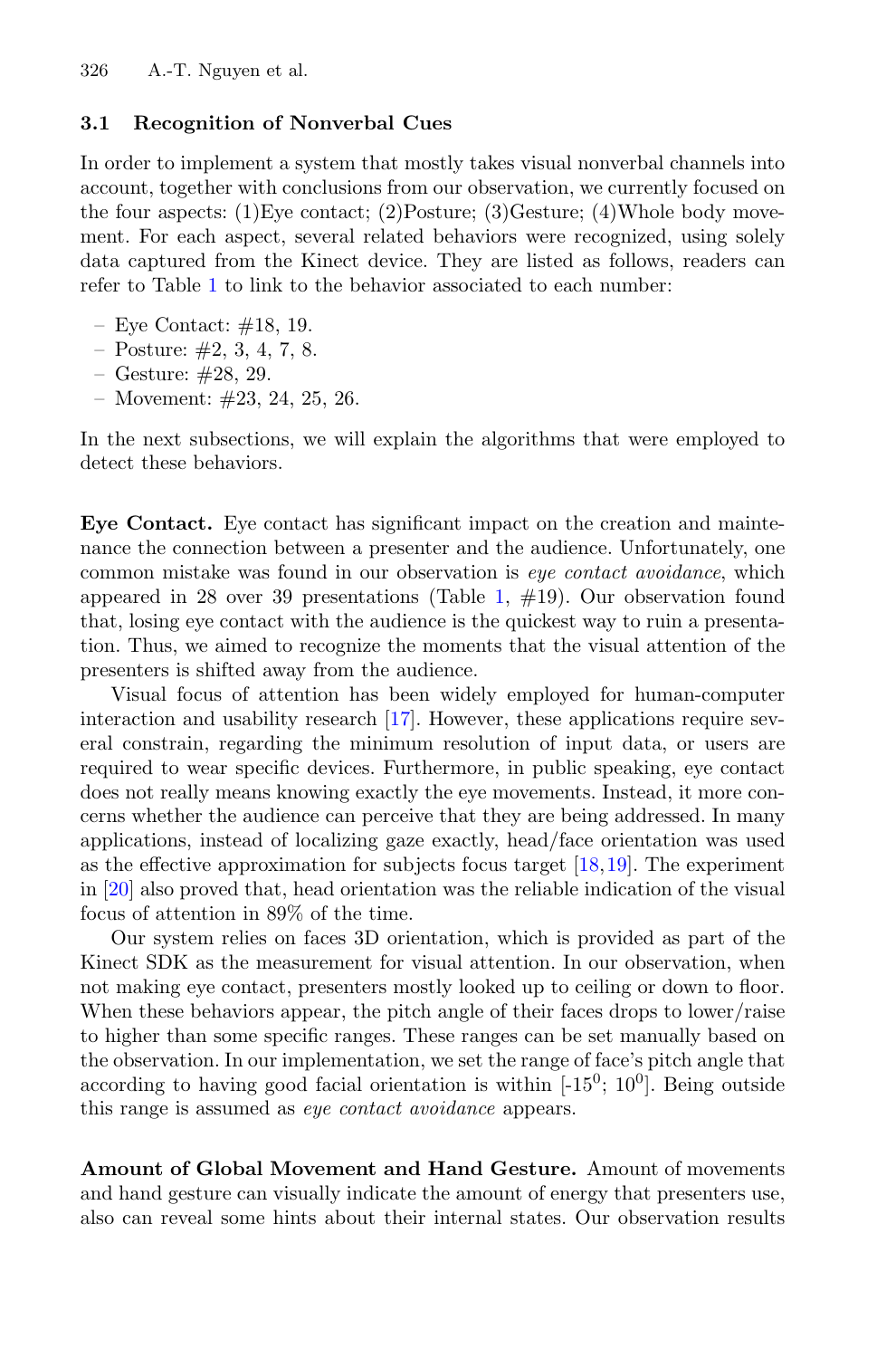suggested that, this amount should be kept at the appropriate intensity to avoid negative impressions for the audience (Table [1,](#page-3-0)  $\#23$ , 24, 28, 29). The next issue is, *how much movements/gesture is suitable?* In order to answer this question, we extracted from the annotation data the durations that movements and hand gesture were annotated as too much/little. Next, the EyesWeb XMI [\[21](#page-12-11)] was used on the Kinect-recorded database to extract the skeletal movement in these durations. We used central position of upper body to measure the amount of whole body movement, and total distance of two hands for the amount of hand gesture. Finally, the average results were computed (Table [2\)](#page-7-0).

<span id="page-7-0"></span>**Table 2.** Average velocity of body movements and hand gestures when being too much or little (in meter/s)

| Behavior                                     | $ N $ Mean Sd        |  |
|----------------------------------------------|----------------------|--|
| Too much movements                           | $ 42 $ 0.34 $ 0.08 $ |  |
| Too little movements                         | $ 67 $ 0.11 $ 0.03 $ |  |
| Too much hand gesture $ 36 $ 1.87 $ 0.32 $   |                      |  |
| Too little hand gesture $ 53 $ 0.17 $ 0.09 $ |                      |  |

We computed the average velocity of upper body and two hands in a moving time window of 5 seconds. Next, the mean values in Table [2](#page-7-0) were used as hard thresholds to detect whether presenters' whole body and hands travelled too much/little.

**Direction of Global Movement.** Direction is one important characteristic of movement (Table [1,](#page-3-0)  $\#25$ , 26). Moving small steps forward brings presenters closer to the audience, thus expresses the willing to make connection. In contrast, small steps backward can be seen in awkward presenters, when they subconsciously retreat from the stage.

We aimed to detect these behaviors via analyzing the trajectories of the skeletal joint *Spine*, being projected to the ground floor. At each frame, we calculated the direction of displacement. This direction was compared with the orientation of the upper body that was determined via shoulders positions. The comparison output the decision whether the presenter shifted backward/forward in this frame. We accumulated the number of these frames in a moving window of 1 second. All of frames inside a moving window is regarded as positive if such window contains more than 80% positive frames.

**Body Posture.** Posture is the static configuration of the presenters' body. We focused on the two postural aspects, including foot position and the focus of body weight. Foot position relates to the behaviors  $\#2$  and  $\#3$  in Table [1.](#page-3-0) It can be easily measured via Euclidean distance of *Foot Left (F<sup>C</sup> )* and *Foot Right*  $(F_R)$ . This number was normalized by the distance of *Shoulder-Left*  $(S_L)$  and *Shoulder Right*  $(S_R)$  to eliminate the effect of body size (Equation [1\)](#page-8-0).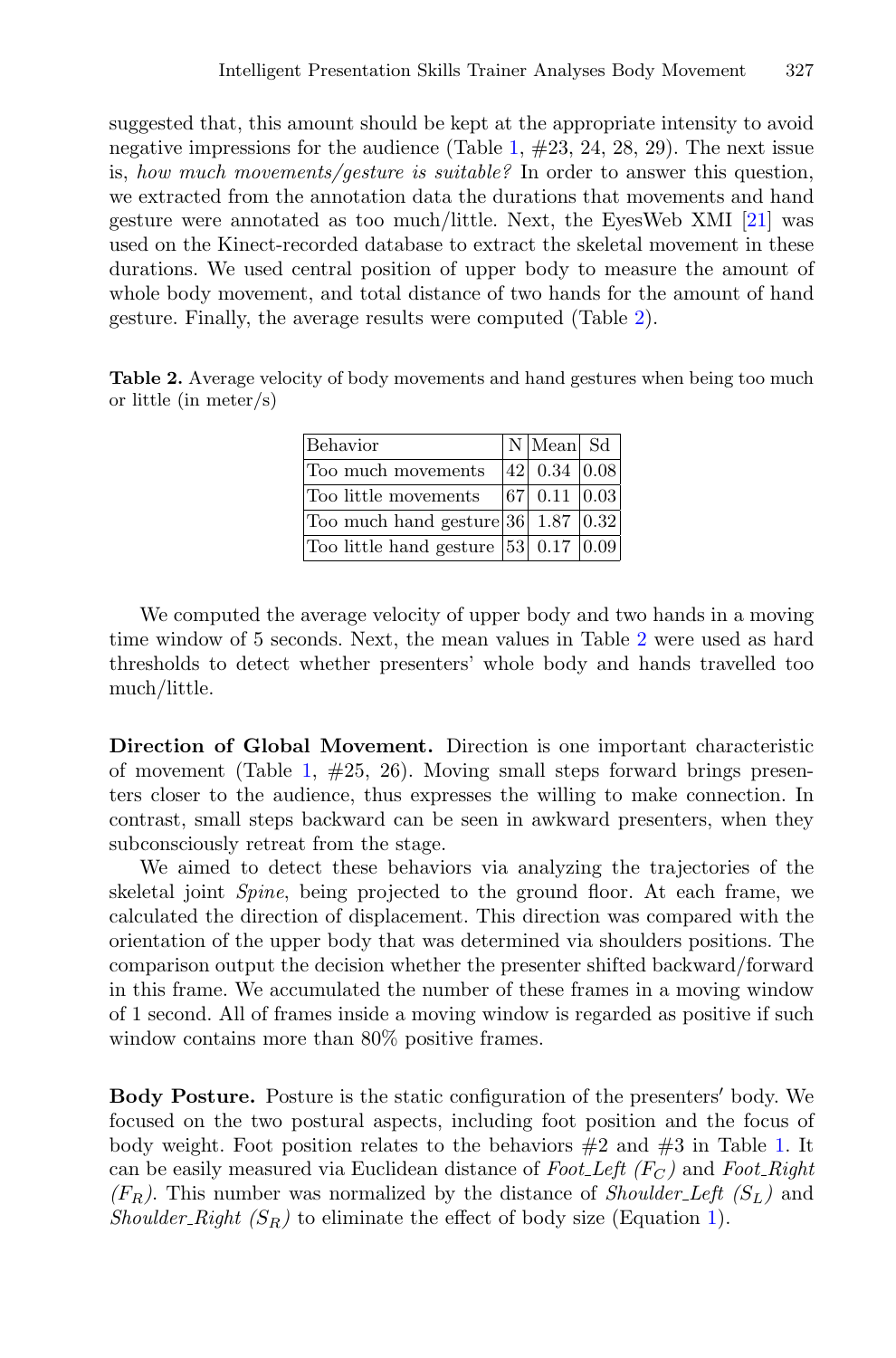<span id="page-8-0"></span>

<span id="page-8-1"></span>**Fig. 3.** Determine whether the presenter is leaning forward or backward via the distance *d*

Body weight relates to the behaviors  $#7$ , 8 in Table [1.](#page-3-0) It was measured via the the positions of shoulders, in comparison with foot, being projected to the ground floor (Figure [3\)](#page-8-1). The distance *d* determines the degree of leaning, while the leaning backward or forward of body is determined via whether *Foot Center - (F<sup>C</sup> )* is in the left or right side of the vector created by *Shoulder Left* and *Shoulder Right*.

Another behavior relates to body weight is whether a presenter is standing in one leg/feet. This degree of leaning is determined via comparing the distance between *Hip Center - (H<sup>C</sup>* ) with *Foot Left* and *Foot Right* (Equation [2\)](#page-8-2).

$$
Ratio_{Weight} = \frac{distance(H_C, F_L) - distance(H_C, F_R)}{distance(F_L, F_R)}
$$
(2)

<span id="page-8-2"></span>Again, we relied on our Kinect-recorded database to find the thresholds for the above postural metrics. The method similar to the one used in Section [3.1](#page-6-0) was used, this time for every single frames that the behaviors appeared. The process produced the results as shown in Table [3.](#page-8-3)

| Postural metric                                        | N | Mean  Sd             |      |
|--------------------------------------------------------|---|----------------------|------|
| Foot distance - closed (ratio) $ 3982 $ 0.48 $ 0.18 $  |   |                      |      |
| Foot distance - stretch (ratio) $ 1246 $ 1.23 $ 0.35 $ |   |                      |      |
| Weight forward (meters)                                |   | $2108$ 0.31 $ 0.12 $ |      |
| Weight backward (meters)                               |   | 2732 0.09            | 0.04 |
| Weight on one feet (ratio)                             |   | 4120 0.88 0.19       |      |

<span id="page-8-3"></span>**Table 3.** Average values for the postural metrics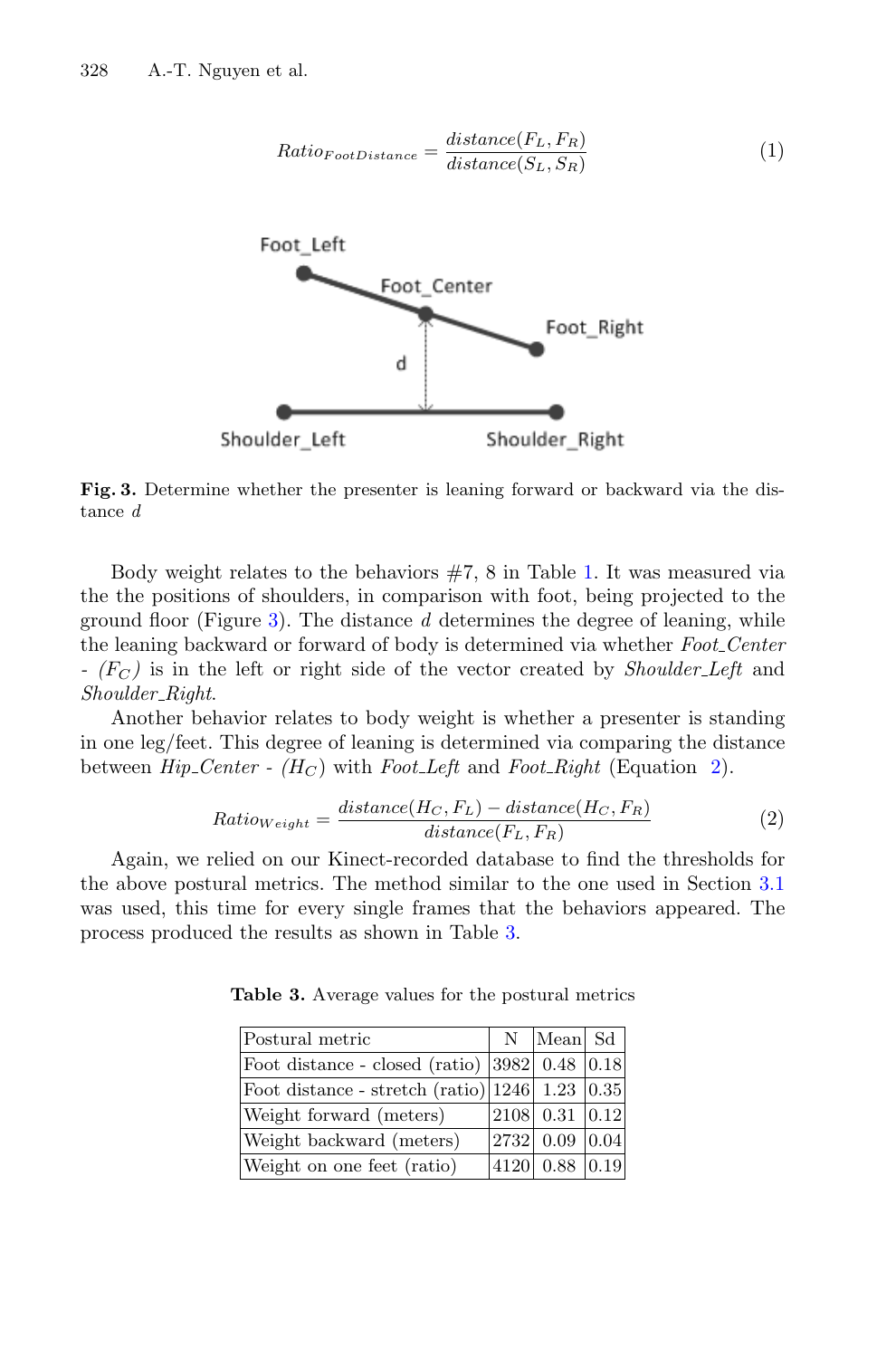| Ground Truth                                                         | Classified as              |   |  |  |  |  |
|----------------------------------------------------------------------|----------------------------|---|--|--|--|--|
|                                                                      |                            | 2 |  |  |  |  |
| 1 - Not good $\vert 0.826 \vert 0.043 \vert 0.087 \vert 0.044 \vert$ |                            |   |  |  |  |  |
| $2 - Good \quad  0.087 \,  0.696 \,  0.174 \,  0.043 \,  $           |                            |   |  |  |  |  |
| 3 - Very good   0.087   0.130   $0.652$   0.131                      |                            |   |  |  |  |  |
| 4 - Excellent $(0.043   0.043   0.043   0.783)$                      |                            |   |  |  |  |  |
|                                                                      | Average sensitivity: 0.739 |   |  |  |  |  |

<span id="page-9-0"></span>**Table 4.** Confusion matrix for the classification of the whole presentation



<span id="page-9-1"></span>**Fig. 4.** Example of one behavior after being analyzed and displayed to presenters as off-line feedback. The upper graph visualizes the change of the metric used to measure body balance. The lower bar marks the durations that the behavior appeared.

**Assessment of the Whole Presentation.** After the separated behaviors can be recognized, we aimed to produce the final assessment for the whole presentation. Each presentation is assessed based on the four qualities, accordingly to the four nonverbal visual channels: (1) Posture; (2) Gesture; (3) Global Movement; (4) Eye contact. Additionally, one single quality is measured accordingly to the general performance. This is similar to what learners are given in most training classes about public speaking skills.

Firstly, in order to enrich the database, we asked for the permission to copy the DVDs of presentations from other students who attended the training class (each student is given one DVD that contains all of their presentations during the course in the last session). These video clips are not appear previously in our recorded database. Finally, we achieved extra 37 presentations (without Kinect recordings), in addition to our existing 39 videos that were used for the observation (which contain Kinect recordings). The expert was asked to assess the presentations based on a 4-level scale for each single aspect: (1) Posture; (2)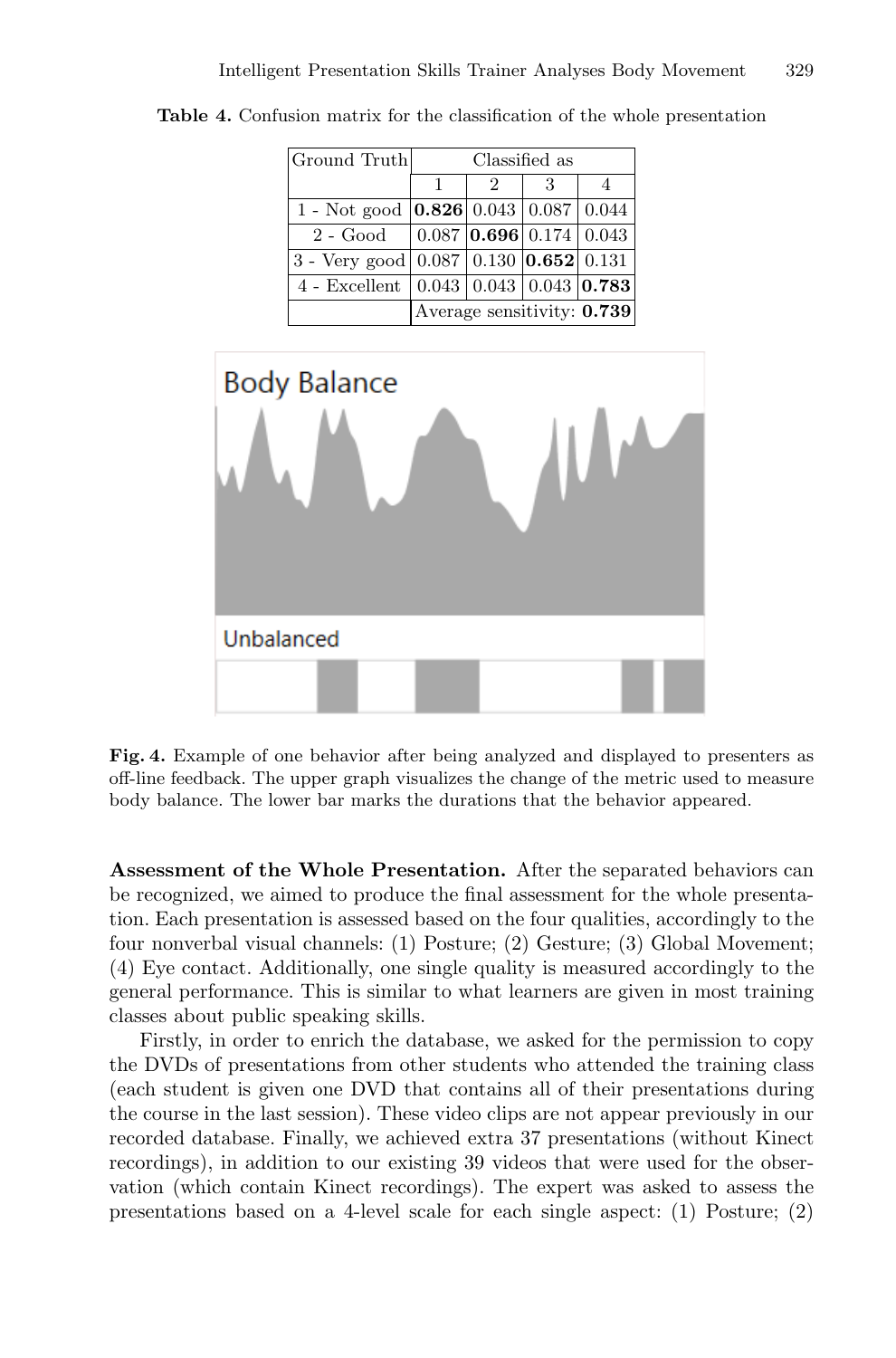

**Fig. 5.** The simulated conference room as the method to deliver immediate feedbacks. The avatars can perform different animations based on the performance of presenters.

Gesture; (3) Global Movement; (4) Eye contact, plus one score for the overall assessment. This data will be used for the later classification.

Based on the previous recognition process, a feature vector is created for each aspect, in which each component stands for the percentage that one single behavior appeared in the whole presentation. For example, feature vectors that represent hand gesture contain two dimensions for gesturing too much/little. Similarly, the number of dimensions of the feature vectors of movement, posture and eye contact are: 4, 5 and 1, respectively. Additionally, the whole presentations are represented via 12-component vectors, is the serialization of all features.

Amongst them, eye contact is represented via one single number and can be easily classified using hard thresholds. For the rest, feature vectors were used as the input for a multi-class Support Vector Machine system [\[11\]](#page-12-1), using one-versusall method and winner-take-all strategy. The algorithm was used to classify four classes, which represented the performance from [1 - Not good] to [4 - Excellent].

We applied 70-30% train/test split on the total of 76 presentations in order to evaluate the classification of the whole presentation, and then calculate the confusion matrix (Table [4\)](#page-9-0). As the result, the system achieved the recognition rate of 73.9%.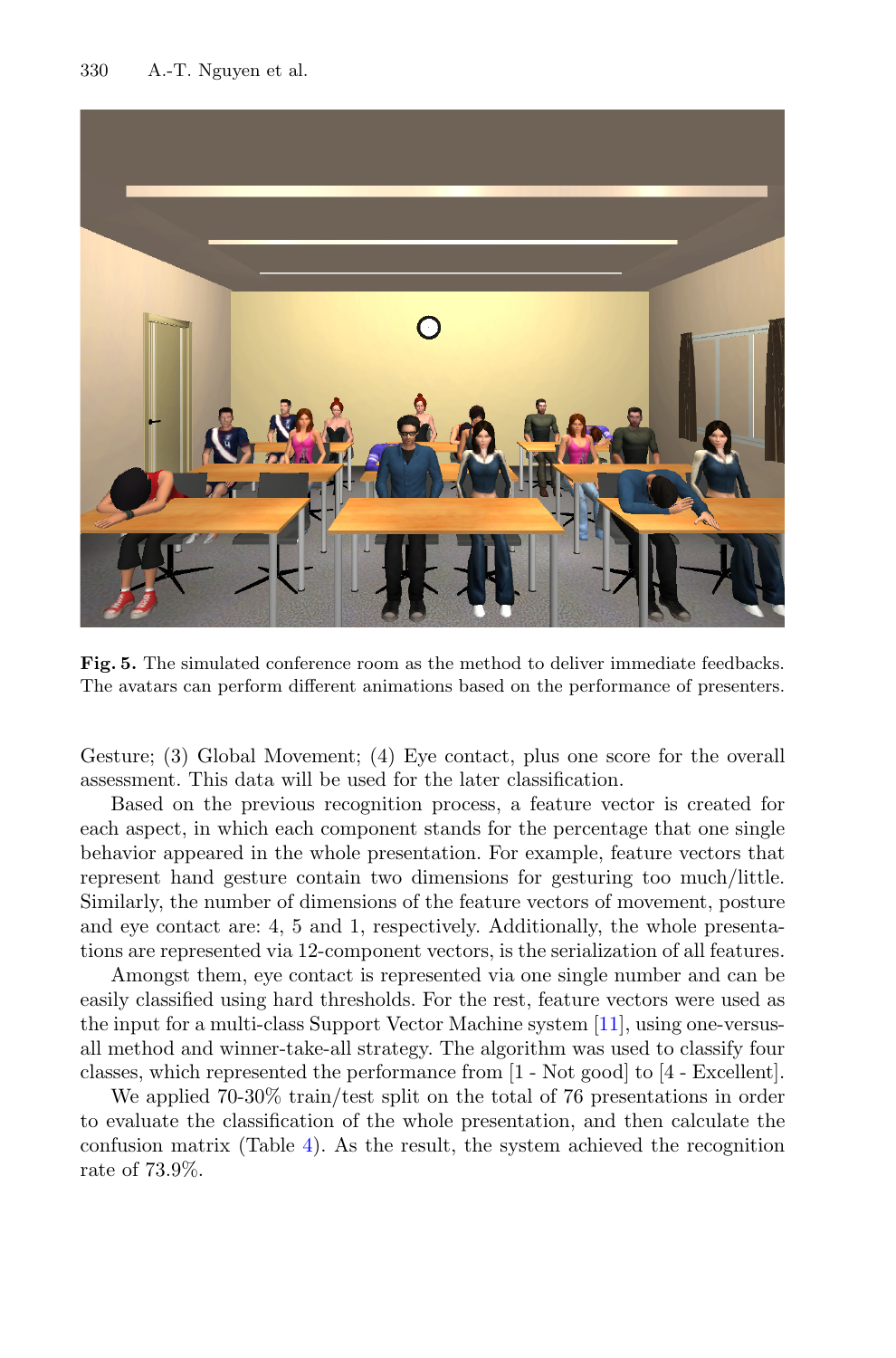**The Two Methods of Giving Feedbacks.** The system provides two ways of delivering feedbacks to the audience. The first one shows users their recorded presentation, the appearances of each behaviors (Figure [4\)](#page-9-1) and results on the four nonverbal aspects, plus the overall result. In parallel, with purpose to give presenters the helpful feedbacks, also aim to provide them the experience as presenting for the real audience, we developed a virtual conference room as one method to deliver feedbacks. The environment was built using the Unity3D engine, simulates the classroom that we collected data for observation. Avatars are able to perform several animations that may bring either positive or negative feeling for presenters. These animation clips are sorted based on the increase of negative feeling: (1) Nodding; (2) Sitting still; (3) Sleeping; (4) Yawning.

In order to achieve real-time assessment, we applied a moving window to assess the overall quality for the most recent 5 seconds. This process outputted a single value from [1 - Not good] to [4 - Excellent]. The value then was used to manually adjust the distribution of the animation clips. Higher quality presentations resulted in higher proportion of positive animations and vice versa.

**Acknowledgments.** This work was supported in part by the Erasmus Mundus Joint Doctorate in Interactive and Cognitive Environments (ICE), which is funded by the Edu- cation, Audiovisual and Culture Executive Agency of the European Commission under EMJD ICE FPA 2010-0012.

### <span id="page-11-0"></span>**References**

- 1. Seiler, W.J., Beall, M.L.: Communication Making connections. Allyn&Bacon (2004)
- <span id="page-11-1"></span>2. Rodman, G., Adler, R.B.: Style: delivery and language choices. In: The New Public Speaker, 1st edn. Wadsworth Publishing (1996)
- <span id="page-11-2"></span>3. Argyle, M., Alkema, F., Gilmour, R.: The communication of friendly and hostile attitudes by verbal and nonverbal signals. European Journal of Social Psychology **1**, 385–402 (1971)
- <span id="page-11-3"></span>4. D'Arcy, J.: Communicating with effective body language. In: Technically Speaking. Battelle Press, ch. 14 (1998)
- <span id="page-11-4"></span>5. Vinciarelli, A., Pantic, M., Bourlard, H.: Social signal processing: Survey of an emerging domain. Image and Vision Computing **27**(12), 1743–1759 (2009)
- <span id="page-11-5"></span>6. Picard, R.: Affective Computing, 1st edn. The MIT Press (2000)
- <span id="page-11-6"></span>7. Hincks, R., Edlund, J.: Promoting increased pitch variation in oral presentations with transient visual feedback. Language Learning & Technology **13**(3), 32–50 (2009)
- <span id="page-11-8"></span>8. Kurihara, K., Goto, M., Ogata, J.: Presentation sensei: a presentation training system using speech and image processing. In: Proceedings of the 9th International Conference on Multimodal interfaces, pp. 358–365 (2007)
- <span id="page-11-7"></span>9. Pfister, T., Robinson, P.: Real-Time Recognition of Affective States from Nonverbal Features of Speech and Its Application for Public Speaking Skill Analysis. IEEE Transactions on the Affective Computing, 1–14 (2011). [http://ieeexplore.ieee.org/](http://ieeexplore.ieee.org/xpls/abs_all.jsp?arnumber=5740838) xpls/abs [all.jsp?arnumber=5740838](http://ieeexplore.ieee.org/xpls/abs_all.jsp?arnumber=5740838)